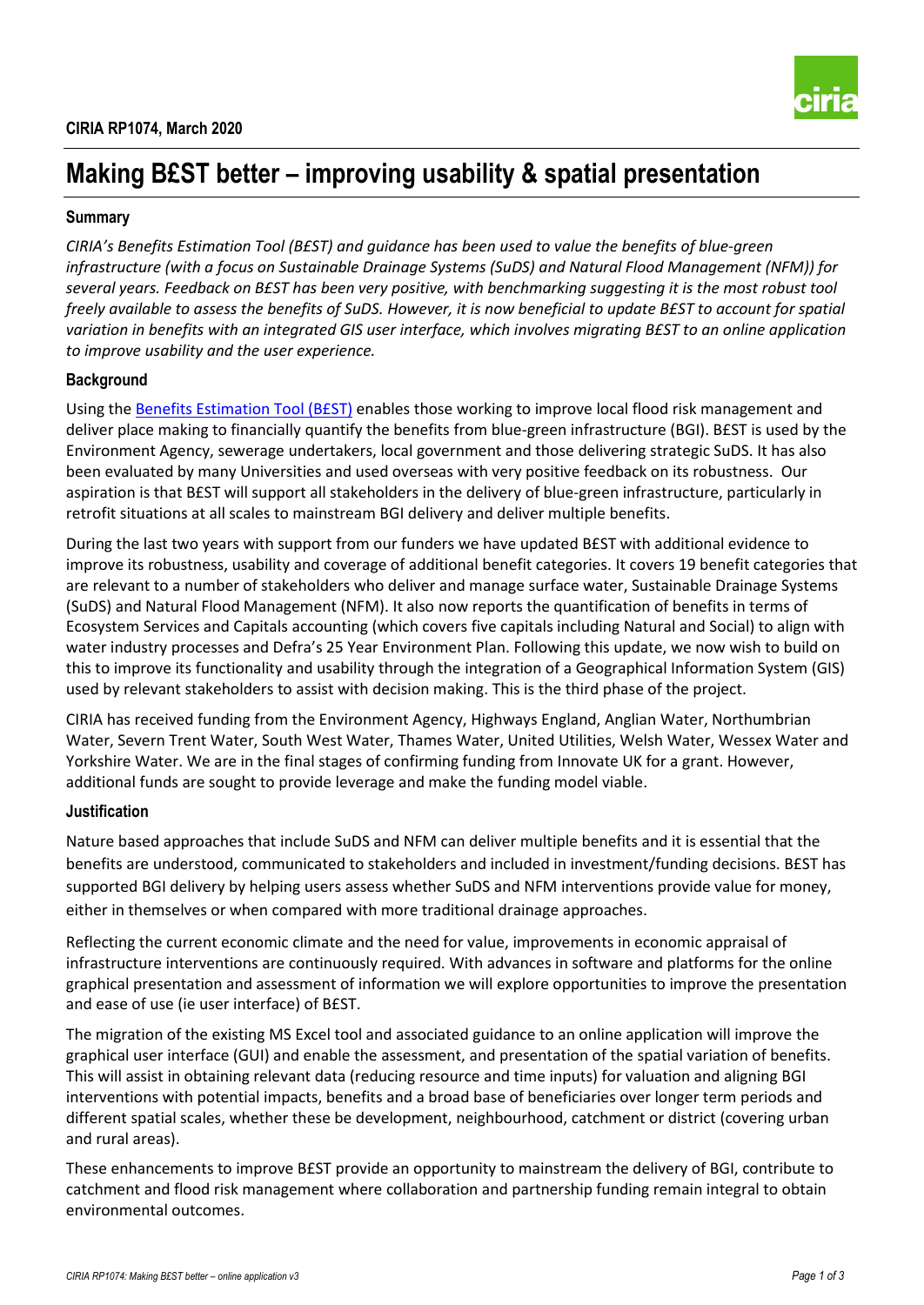

Updating B£ST provides the opportunity to improve an established and well-regarded tool for all stakeholders interested in delivering BGI to manage flood risk. These changes have the potential to support catchment management, local flood risk strategies, SuDS delivery, Drainage and Wastewater Management Plans, Storm Overflow Assessment Framework (SOAF) and drive the delivery of high-quality flood risk management schemes.

#### **Outcomes and benefits**

A diverse group of stakeholders will benefit from an updated B£ST. The key target audience and beneficiaries are likely to be those managing or living with local flooding and water quality challenges, and those delivering redevelopment or regeneration projects with BGI (i.e. regulators, local authorities, sewerage undertakers, clients and increasingly community and third sector organisations).

The expected outcomes and benefits of this project are to:

- **Help enable BGI delivery** The provision of an evidence base and a consistent approach to assess and present benefits to a wide variety of stakeholders and beneficiaries should drive the delivery of BGI.
- **Improve the resource and time efficiency of BGI benefit assessment** This project will significantly reduce the time taken for data collection, analysis and presentation, particularly for complex situations.
- **Improve and raise awareness of evidence –** Further develop a compelling evidence base on the benefits and business case for BGI, particularly retrofit projects.
- **Support collaboration and partnership working** Enhance a valuation framework that facilitates partnerships and partnership funded BGI schemes. This will support the development of business cases and applications for a variety of funding routes, including partnership funding, catchment restoration fund, WaSC investment (AMPs).
- **Mainstream the use of B£ST** This project will maintain and enhance the credibility of B£ST as the leading tool to assess the benefits of BGI.
- **Underpin policy delivery** Position B£ST as a key tool to underpin government and regulator policy initiatives that includes
	- o Defra's 25 year Environment Plan
	- o Natural capital accounting (on assets and liabilities)
	- o Resilience and climate change adaptation
	- o Partnership Funding particularly for surface water and NFM projects
	- o Water industry business planning cycles
	- o Drainage and Wastewater Management Plans
	- o Storm overflow assessment framework for high spilling combined sewer overflows
	- o The Catchment Based Approach
	- o National and local flood risk management strategies in the UK
	- o Initiatives to promote the delivery of NFM
	- o National initiatives to manage water quality
	- o Green infrastructure delivery

#### **Aims and objectives**

The long term vision for B£ST is for it to become the trusted application of choice for BGI planning for a range of stakeholders (regulators, sewerage undertakers, local authorities, third sector organisations etc). The aim for the B£ST online application is to integrate B£ST into an online geographic information system (GIS) framework to improve functionality and user experience. The specific objectives of this phase of the project are to: